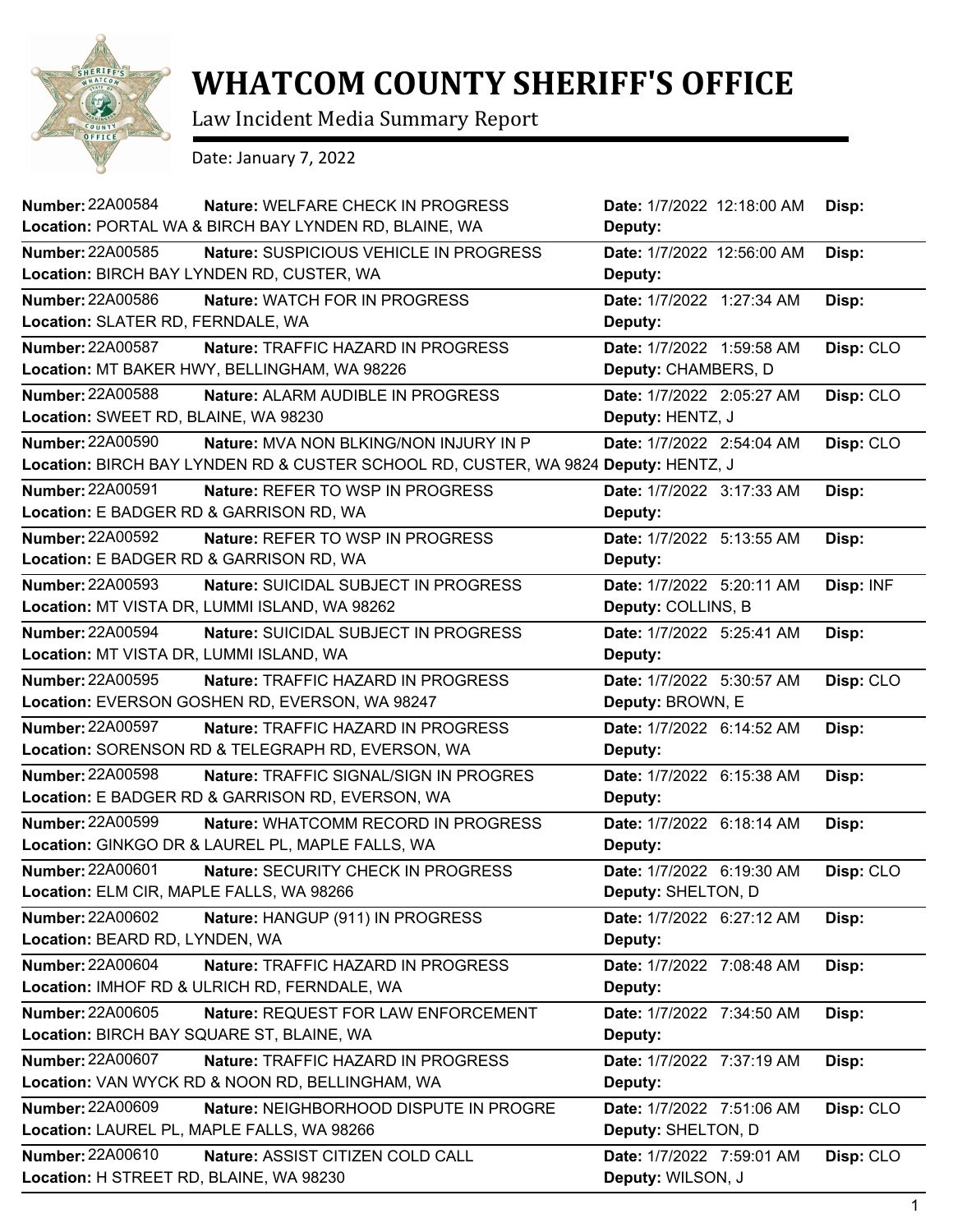| Number: 22A00611                           | <b>Nature: REFER TO WSP IN PROGRESS</b>                 | Date: 1/7/2022 8:18:35 AM  | Disp:     |
|--------------------------------------------|---------------------------------------------------------|----------------------------|-----------|
|                                            | Location: MT BAKER HW & SILVER LAKE RD, MAPLE FALLS, WA | Deputy:                    |           |
| <b>Number: 22A00612</b>                    | Nature: REFER TO WSP IN PROGRESS                        | Date: 1/7/2022 8:30:05 AM  | Disp:     |
| Location: GUIDE MERIDIAN, BELLINGHAM, WA   |                                                         | Deputy:                    |           |
| Number: 22A00613                           | <b>Nature: MVA NON BLKING/NON INJURY IN P</b>           | Date: 1/7/2022 9:07:22 AM  | Disp: CLO |
|                                            | Location: BIRCH TERRACE DR, CUSTER, WA 98240            | Deputy: OSBORN, D          |           |
| Number: 22A00616                           | Nature: MENTAL IN PROGRESS                              | Date: 1/7/2022 9:35:24 AM  | Disp:     |
| Location: BIRCH BAY LYNDEN RD, BLAINE, WA  |                                                         | Deputy: KLIX, J            |           |
| Number: 22A00617                           | Nature: TRAFFIC HAZARD IN PROGRESS                      | Date: 1/7/2022 9:36:21 AM  | Disp: CLO |
|                                            | Location: DRAYTON HARBOR RD, BLAINE, WA 98230           | Deputy: OSBORN, D          |           |
| Number: 22A00619                           | Nature: REFER TO WSP IN PROGRESS                        | Date: 1/7/2022 10:00:26 AM | Disp:     |
| Location: NB I5 NO & MP 24, WA             |                                                         | Deputy:                    |           |
| <b>Number: 22A00620</b>                    | Nature: TRAFFIC HAZARD IN PROGRESS                      | Date: 1/7/2022 10:03:08 AM | Disp: CLO |
| Location: EMERSON RD, EVERSON, WA 98247    |                                                         | Deputy: SHELTON, D         |           |
| Number: 22A00621                           | Nature: REFER TO WSP IN PROGRESS                        | Date: 1/7/2022 10:09:35 AM | Disp:     |
|                                            | Location: GUIDE MERIDIAN & KELLY RD, BELLINGHAM, WA     | Deputy:                    |           |
| <b>Number: 22A00622</b>                    | Nature: DOMESTIC PHYSICAL COLD CALL                     | Date: 1/7/2022 10:14:05 AM | Disp: ACT |
|                                            | Location: WHEELER RD, MAPLE FALLS, WA 98266             | Deputy: RATHBUN, R         |           |
| <b>Number: 22A00623</b>                    | Nature: DOMESTIC VERBAL IN PROGRESS                     | Date: 1/7/2022 10:27:03 AM | Disp: CLO |
| Location: ALDRICH RD, BELLINGHAM, WA 98226 |                                                         | Deputy: WILSON, J          |           |
| <b>Number: 22A00624</b>                    | Nature: ASSIST CITIZEN IN PROGRESS                      | Date: 1/7/2022 11:07:20 AM | Disp: CLO |
| Location: SUNSET DR, BLAINE, WA 98230      |                                                         | Deputy: BAKER, J           |           |
| Number: 22A00625                           | Nature: TRAFFIC HAZARD IN PROGRESS                      | Date: 1/7/2022 11:15:01 AM | Disp:     |
|                                            | Location: SUCIA DR & BEACH WA, FERNDALE, WA             | Deputy:                    |           |
|                                            |                                                         |                            |           |
| <b>Number: 22A00626</b>                    | Nature: MENTAL COLD CALL                                | Date: 1/7/2022 11:31:08 AM | Disp: CLO |
| Location: E POLE RD, EVERSON, WA 98247     |                                                         | Deputy: WILSON, J          |           |
| <b>Number: 22A00627</b>                    | Nature: WHATCOMM RECORD IN PROGRESS                     | Date: 1/7/2022 11:36:10 AM | Disp:     |
| Location: SEHOME RD, BLAINE, WA            |                                                         | Deputy:                    |           |
| Number: 22A00628                           | Nature: COURT                                           | Date: 1/7/2022 11:41:18 AM | Disp: CLO |
| Location: GRAND AVE, BELLINGHAM, WA 98225  |                                                         | Deputy: BAKER, J           |           |
| <b>Number: 22A00629</b>                    | Nature: Not available.                                  | Date: 1/7/2022 11:41:05 AM | Disp: CLO |
|                                            | Location: DOUBLE DITCH RD, LYNDEN, WA 98264             | Deputy: SHELTON, D         |           |
| Number: 22A00631                           | Nature: TRAFFIC SIGNAL/SIGN IN PROGRES                  | Date: 1/7/2022 11:55:54 AM | Disp:     |
| Location: THIEL RD & ABBOTT RD, LYNDEN, WA |                                                         | Deputy:                    |           |
| <b>Number: 22A00632</b>                    | Nature: HANGUP (911) IN PROGRESS                        | Date: 1/7/2022 12:14:04 PM | Disp:     |
| Location: MITCHELL WA, BELLINGHAM, WA      |                                                         | Deputy:                    |           |
| Number: 22A00634                           | Nature: LANDLORD TENANT DISPUTE COLD C                  | Date: 1/7/2022 12:31:49 PM | Disp: CLO |
| Location: WOOLDRIDGE DR, BLAINE, WA 98230  |                                                         | Deputy: JONES, D           |           |
| Number: 22A00635                           | Nature: WHATCOMM RECORD IN PROGRESS                     | Date: 1/7/2022 12:35:41 PM | Disp:     |
| Location: SALASHAN LO, FERNDALE, WA        |                                                         | Deputy:                    |           |
| Number: 22A00636                           | Nature: MVA BLOCKING IN PROGRESS                        | Date: 1/7/2022 12:38:09 PM | Disp: CLO |
|                                            | Location: IOWA HEIGHTS RD, SEDRO WOOLLEY, WA 98284      | Deputy: OSBORN, D          |           |
| Number: 22A00637                           | Nature: VEHICLE PROWL COLD CALL                         | Date: 1/7/2022 12:03:12 PM | Disp: CLO |
| Location: BIRCH BAY DR, BLAINE, WA 98230   |                                                         | Deputy: BOYD, M            |           |
| <b>Number: 22A00638</b>                    | <b>Nature: REFER TO WSP IN PROGRESS</b>                 | Date: 1/7/2022 12:50:27 PM | Disp:     |
| Location: MT BAKER HW, EVERSON, WA         |                                                         | Deputy:                    |           |
| <b>Number: 22A00639</b>                    | Nature: THREAT COLD CALL                                | Date: 1/7/2022 1:03:43 PM  | Disp:     |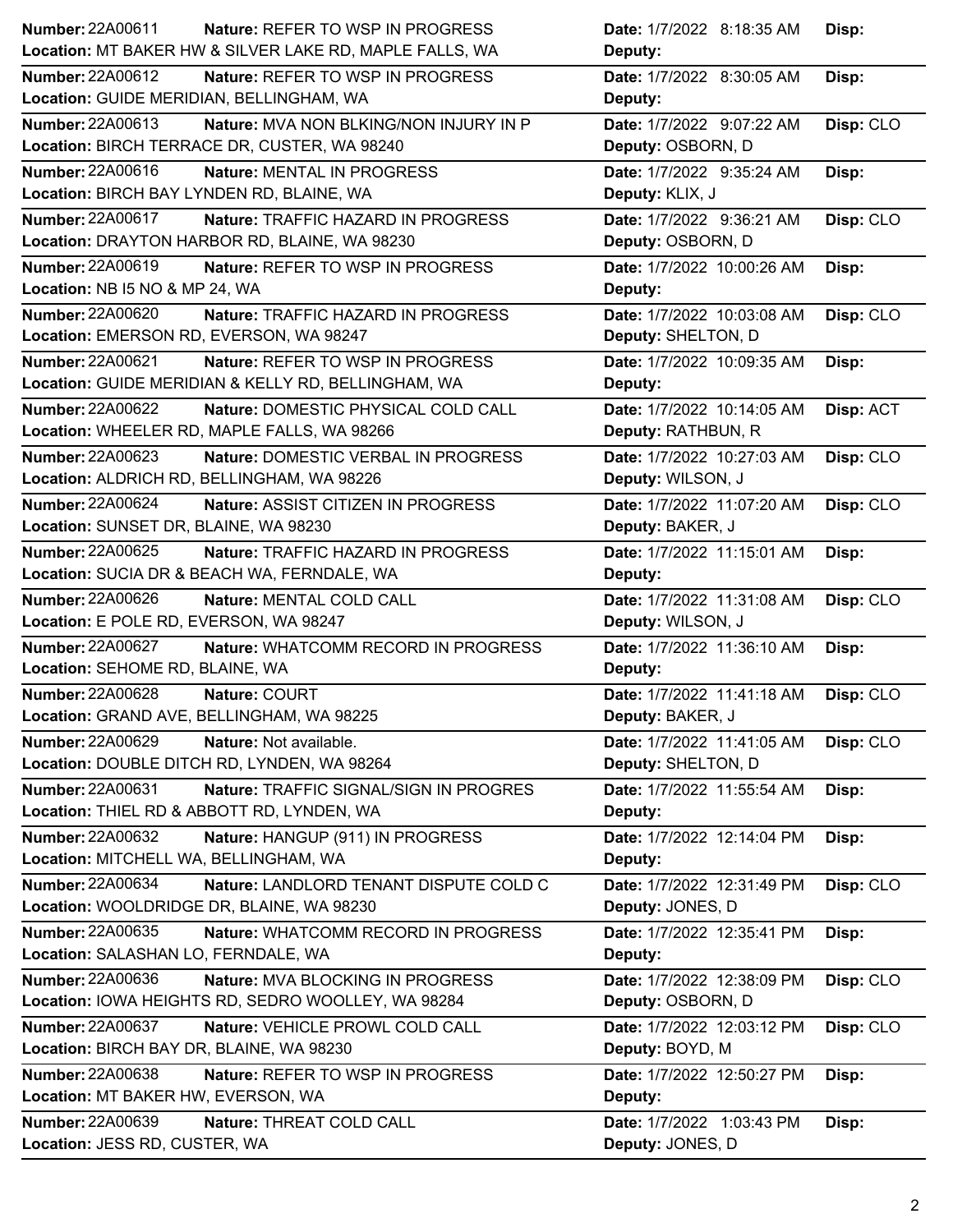| <b>Number: 22A00640</b>                   | Nature: THEFT COLD CALL                                    | Date: 1/7/2022 12:56:35 PM | Disp: CLO |
|-------------------------------------------|------------------------------------------------------------|----------------------------|-----------|
| Location: PATTON RD, BELLINGHAM, WA 98226 |                                                            | Deputy: BOYD, M            |           |
| <b>Number: 22A00641</b>                   | Nature: EXTRA PATROL IN PROGRESS                           | Date: 1/7/2022 1:08:37 PM  | Disp: CLO |
|                                           | Location: CAMERON RIDGE LN, FERNDALE, WA 98248             | Deputy: JAMES, J           |           |
| <b>Number: 22A00642</b>                   | Nature: WHATCOMM RECORD IN PROGRESS                        | Date: 1/7/2022 12:42:43 PM | Disp:     |
| Location: BIRCH BAY LYNDEN RD, BLAINE, WA |                                                            | Deputy:                    |           |
| <b>Number: 22A00643</b>                   | Nature: HARASSMENT COLD CALL                               | Date: 1/7/2022 1:13:19 PM  | Disp: CLO |
|                                           | Location: SUMMERLAND RD, BELLINGHAM, WA 98229              | Deputy: BROWN, E           |           |
| <b>Number: 22A00644</b>                   | Nature: WELFARE CHECK COLD CALL                            | Date: 1/7/2022 1:30:51 PM  | Disp: CLO |
| Location: MAIN ST, FERNDALE, WA 98248     |                                                            | Deputy: WILSON, J          |           |
| <b>Number: 22A00646</b>                   | Nature: ASSIST CITIZEN IN PROGRESS                         | Date: 1/7/2022 2:07:07 PM  | Disp: CLO |
| Location: SLATER RD, FERNDALE, WA 98248   |                                                            | Deputy: OSBORN, D          |           |
| <b>Number: 22A00648</b>                   | Nature: WELFARE CHECK IN PROGRESS                          | Date: 1/7/2022 2:22:56 PM  | Disp: CLO |
| Location: H STREET RD, BLAINE, WA 98230   |                                                            | Deputy: JAMES, J           |           |
| Number: 22A00650                          | Nature: FOLLOW UP                                          | Date: 1/7/2022 2:26:09 PM  | Disp:     |
| Location: DOUBLE DITCH RD, LYNDEN, WA     |                                                            | Deputy:                    |           |
| Number: 22A00651                          | Nature: WELFARE CHECK IN PROGRESS                          | Date: 1/7/2022 2:32:23 PM  | Disp:     |
| Location: H STREET RD, BLAINE, WA         |                                                            | Deputy:                    |           |
| Number: 22A00652                          | Nature: WELFARE CHECK IN PROGRESS                          | Date: 1/7/2022 2:32:26 PM  | Disp:     |
| Location: H STREET RD, BLAINE, WA         |                                                            | Deputy: COOPER, D          |           |
| <b>Number: 22A00653</b>                   | Nature: WELFARE CHECK IN PROGRESS                          | Date: 1/7/2022 2:38:49 PM  | Disp:     |
| Location: H STREET RD, WA                 |                                                            | Deputy:                    |           |
| Number: 22A00655                          | Nature: TRAFFIC STOP                                       | Date: 1/7/2022 2:49:04 PM  | Disp: CAA |
|                                           | Location: OLD GUIDE RD & W LAUREL RD, BELLINGHAM, WA 98226 | Deputy: DOUGLAS, J         |           |
| Arrested: DAVIS, WAYNE D.                 | Age: 50                                                    |                            |           |
|                                           |                                                            |                            |           |
|                                           | <b>Offenses: Driving While License Susp</b>                |                            |           |
| Number: 22A00656                          | Nature: WELFARE CHECK IN PROGRESS                          | Date: 1/7/2022 2:55:48 PM  | Disp: CLO |
|                                           | Location: BIRCH BAY LYNDEN RD, CUSTER, WA 98240            | Deputy: JAMES, J           |           |
| <b>Number: 22A00657</b>                   | Nature: SUSPICIOUS PERSON COLD CALL                        | Date: 1/7/2022 2:57:33 PM  | Disp: CLO |
|                                           | Location: BIRCH BAY LYNDEN RD, CUSTER, WA 98240            | Deputy: WRIGHT, M          |           |
| Number: 22A00658                          | Nature: MVA NON BLKING/NON INJURY IN P                     | Date: 1/7/2022 3:10:37 PM  | Disp:     |
|                                           | Location: DOUBLE DITCH RD & BADGER RD, LYNDEN, WA          | Deputy:                    |           |
| Number: 22A00660                          | Nature: ALARM SILENT IN PROGRESS                           | Date: 1/7/2022 3:29:22 PM  | Disp: CLO |
| Location: W BADGER RD, LYNDEN, WA 98264   |                                                            | Deputy: JAMES, J           |           |
| Number: 22A00661                          | Nature: ASSIST AGENCY IN PROGRESS                          | Date: 1/7/2022 3:29:45 PM  | Disp: CLO |
|                                           | Location: AGATE HEIGHTS RD, BELLINGHAM, WA 98226           | Deputy: INGERMANN, N       |           |
| <b>Number: 22A00662</b>                   | Nature: NEIGHBORHOOD DISPUTE IN PROGRE                     | Date: 1/7/2022 4:15:22 PM  | Disp: CLO |
|                                           | Location: YEW STREET RD, BELLINGHAM, WA 98229              | Deputy: OSBORN, D          |           |
| Number: 22A00663                          | Nature: THEFT IN PROGRESS                                  | Date: 1/7/2022 4:23:03 PM  | Disp:     |
| Location: W STUART RD, BELLINGHAM, WA     |                                                            | Deputy: DOUGLAS, J         |           |
| <b>Number: 22A00665</b>                   | Nature: TRAFFIC HAZARD IN PROGRESS                         | Date: 1/7/2022 4:30:22 PM  | Disp: CLO |
| Location: HOLLY LN, MAPLE FALLS, WA 98266 |                                                            | Deputy: RATHBUN, R         |           |
| Number: 22A00667                          | Nature: BURGLARY COLD CALL                                 | Date: 1/7/2022 4:36:29 PM  | Disp:     |
| Location: MT BAKER HW, BELLINGHAM, WA     |                                                            | Deputy: INGERMANN, N       |           |
| Number: 22A00668                          | Nature: VEHICLE ABANDONED IN PROGRESS                      | Date: 1/7/2022 4:39:30 PM  | Disp: CLO |
|                                           | Location: SOUTH PASS RD, EVERSON, WA 98247                 | Deputy: YORK, T            |           |
| <b>Number: 22A00669</b>                   | Nature: HARASSMENT COLD CALL                               | Date: 1/7/2022 4:48:28 PM  | Disp: CLO |